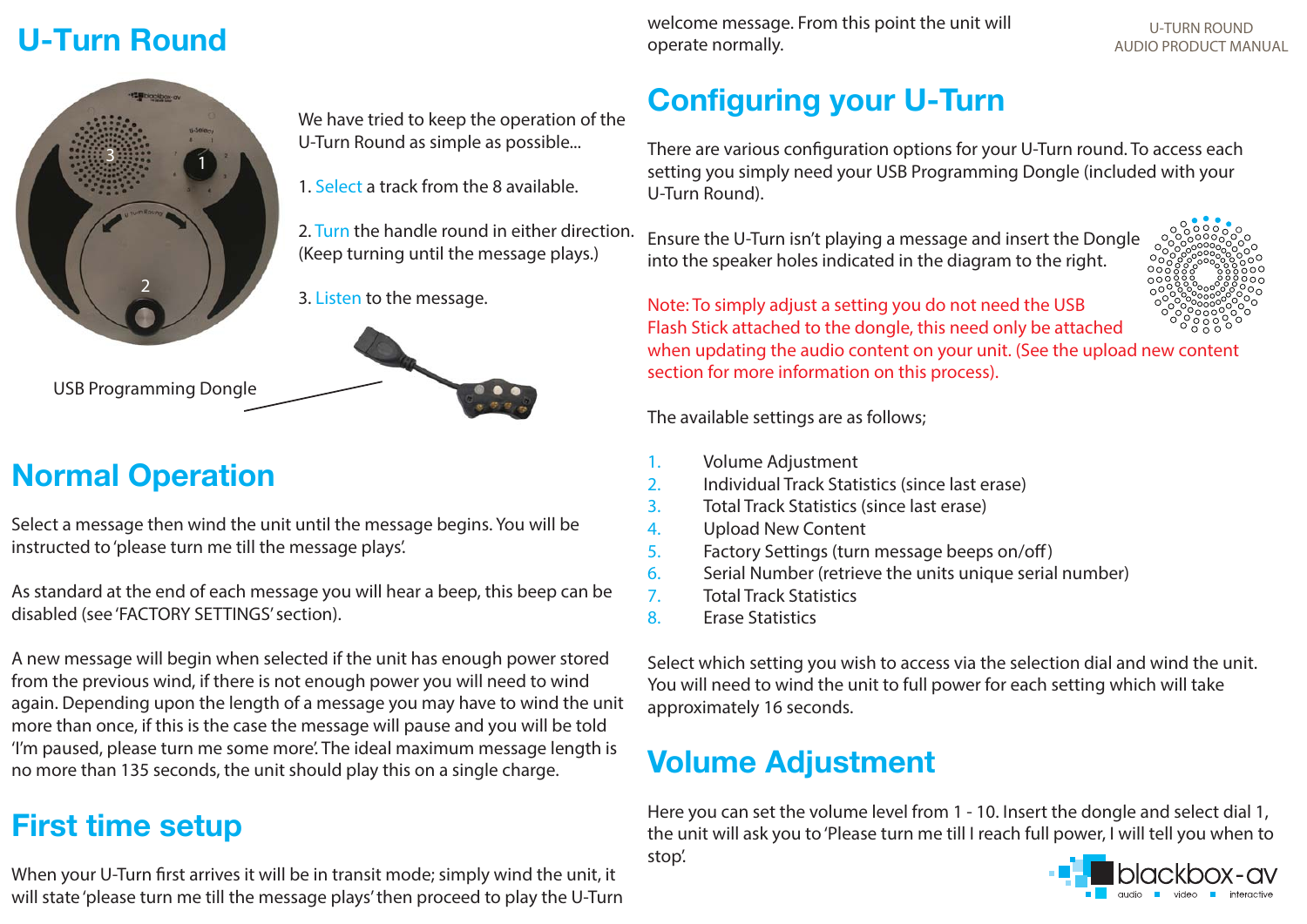Once you reach full power the unit will instruct you to remove the dongle at the volume level required.

It now counts through volume levels 1 - 10. Remove the dongle at the level you desire. You will hear a 'Thank you' and a beep to indicate the level has been saved.

## **Individual Track Statistics**

Here you gain access to the statistics for each individual track plays.

### Note: These statistics are erased using setting 8.

Insert the dongle and select dial number 2. Wind the unit and it will ask you to 'Please turn me until I reach full power, I will tell you when to stop'. Continue to wind the handle until full power is reached.

The unit will now provide play statistics for each track in turn, from 1 - 8. Each number will be given in 6 digits, for example if track 1 has been played 238 times the U-Turn will say;

"Total messages for track one are as follows, zero zero zero two three eight".

You can exit this setting at any point by removing the dongle, the unit will finish giving the statistics for the current track then exit.

## **Total Track Statistics**

Here you gain access to the total plays for every track combined.

### Note: These statistics are erased using setting 8.

Insert the dongle and select dial number 3. Wind the unit and it will ask you to 'Please turn me until I reach full power, I will tell you when to stop'. Continue to wind the handle until full power is reached.

The unit will now provide play statistics for every track combined. The number will be given in 6 digits. For example if the number of plays for tracks 1-8

combined is equal to 1023 the U-Turn will say;

"zero, zero, one, zero, two, three"

It will repeat this number twice.

# **Upload New Content**

Here you can update the 8 tracks available on your U-Turn Round and change the 'Please turn me' and 'I'm paused' messages. Please see the programming instructions on page 4.

# **Factory Settings (beeps on/off)**

Here you can disable the end of message beeps that are set as standard on the U-Turn Round.

Insert the dongle and select dial number 5. Wind the unit and it will ask you to 'please turn me until I reach full power, I will tell you when to stop'. Continue to wind the handle until full power is reached.

Once at full power the unit will ask you to 'please enter your blackbox av pin code to use this selection'. Wait for a beep then enter the pincode using the selecter dial, turn the dial to the required number then leave it until the unit repeats the number.

To turn beeps on enter 8-7-8-7-4 To turn beeps off enter 8-7-8-7-5

When you enter the final number wait 10 seconds for the new setting to be saved before touching the dial or handle. You should hear 3 beeps immediatley after making the change, then a single beep after 10 seconds to indicate it has been saved.

Remove the dongle and test to ensure the beeps have been deactivated or reactivated.

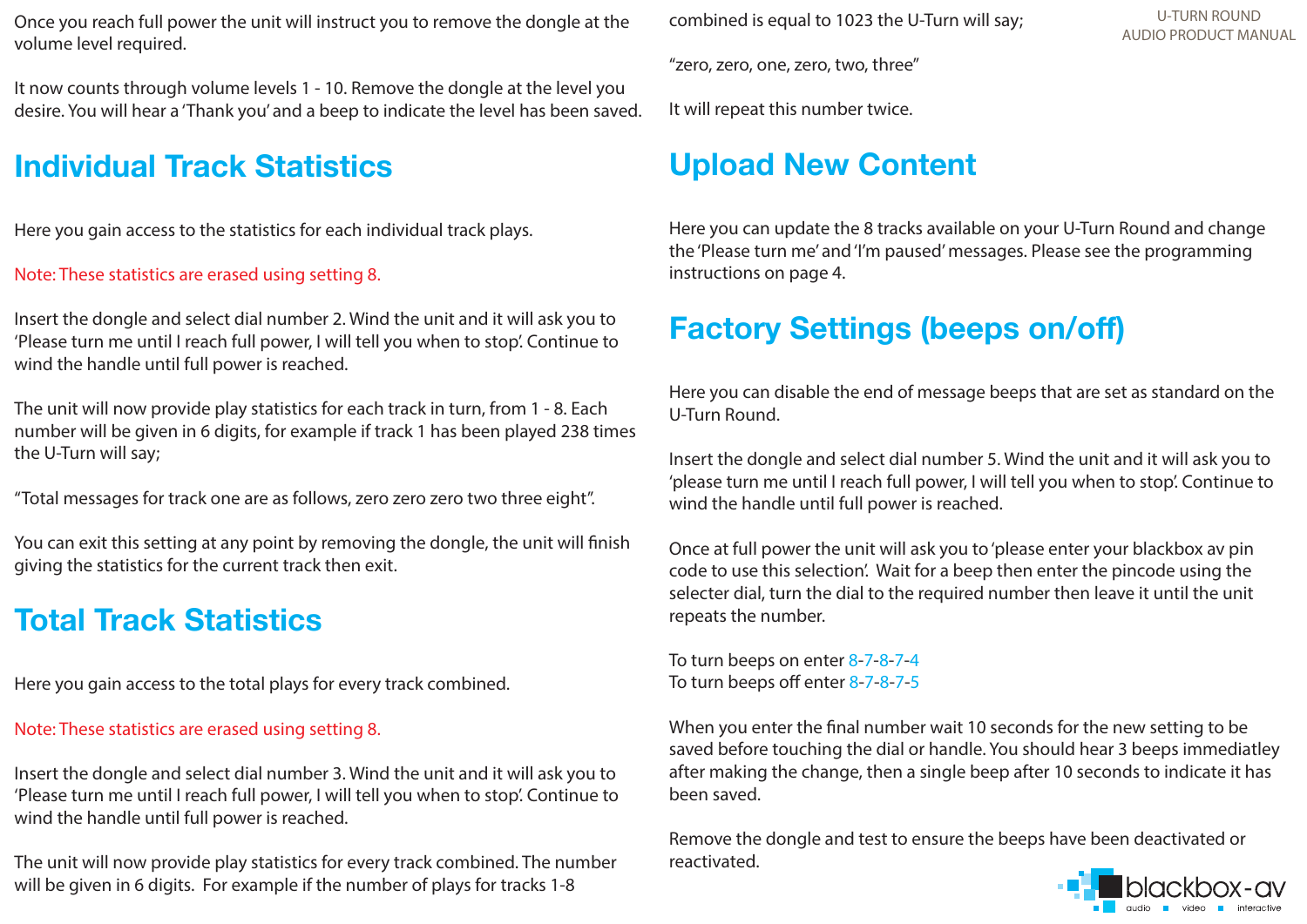## **Retrieve Units Serial No.**

Here you gain access to your U-Turn's serial number. Insert the dongle and select dial number 6, wind the unit and it will ask you to 'please turn me until I reach full power I will tell you when to stop'. Continue to wind the handle until full power is reached.

Once enough power has been generated the U-Turn will give you your serial number to 6 digits, for example;

'Your U-Turn Round serial number is - zero zero zero one two three'.

## **Total Track Statistics**

Here you can access the statistics for total all time plays. This number can not be erased unlike statistics 2 and 3.

Insert the dongle and select dial number 7. Wind the unit and it will ask you to 'please turn me until I reach full power, I will tell you when to stop'. Continue to wind the handle until full power is reached.

Once enough power has been stored the unit will provide the total all time play statistics to 6 digits. For example;

'Total messages played please note that this counter can not be reset - zero zero zero four five six'

It will repeat this statistic twice.

## **Erase Statistics**

Here you can erase the statistics available in settings 2 and 3. It does not erase the total stored play statistics in setting 7.

This option allows you to track plays periodically if you wish and still keep track of total overall plays.

Insert the dongle and select dial number 8.

#### U-TURN ROUNDAUDIO PRODUCT MANUAL

Wind the unit and it will ask you to 'please turn me until I reach full power, I will tell you when to stop'. Continue to wind the handle until full power is reached.

Once full power has been reached the unit will state;

'Warning you are about to reset the stat counters if you wish to cancel this please remove the dongle now'

There are then 5 warning beeps, remove the dongle before the 5th beep to cancel the reset. If you leave the dongle in place the unit will proceed to reset the counters for settings 2 and 3.

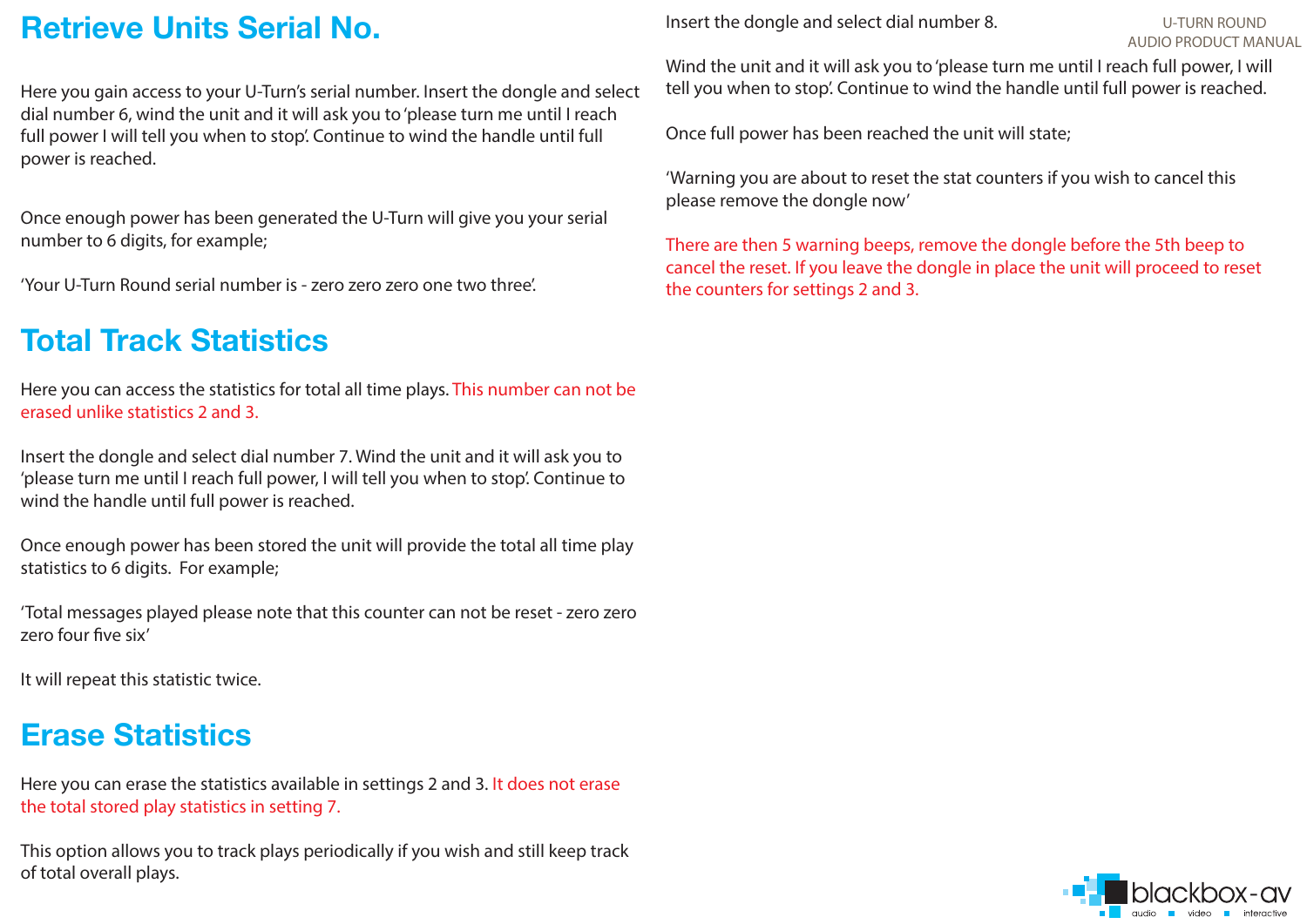## **Programming U-Turn Round**

Updating the audio content on your U-Turn Round couldn't be easier, you will need 4 things;

Note: Not compatible with Macs, must use Windows XP or above. Audio must be Mp3 format.

- 1. 2 standard messages (A1 & A2 "Please turn me" and "I'm paused")
- 2. 8 audio messages (1 8)
- 3. USB Stick (included)
- 4. USB Programming Dongle (included)

We suggest you study / copy the files as they appear on your included USB Flash stick for future reference.

### **A1 & A2**

These files are included on the Flash Stick and are responsible for the messages;

- A1 "Please turn me till the message plays"
- A2 "I'm paused, please turn me some more"

Changing these files allows you to customise the messages should you need to alter their phrasing or language. They must always be the first two files added to the USB Flash Stick, with A1 being dragged across first, then A2 .

Note: The name of the files does not matter, the order they are added to the flash stick is what's important.

### **8 Audio Messages**

You will need 8 audio files to upload to the U-Turn Round. Even if your U-Turn only utilises a portion of the audio slots, you will still need 8 files for upload. This means 10 files in total (including A1 & A2) , if you attempt to program your U-Turn Round without the correct number of files it will tell you and the upload will fail.

Once again the name of the tracks is inconsequential, the order in which you transfer them across to your USB Stick is what's important.

U-TURN ROUNDAUDIO PRODUCT MANUAL

First transfer A1, A2, then track 1, track 2, track 3 etc. Each track will be selectable via the apporpriate dial slot (track  $1 =$  dial 1).

Note: If you do not have the USB Stick provided, use a USB stick less than 1GB in size if possible, if you have issues uploading your files please first retry with a different USB stick.

### **Uploading Content**

You should now have 10 files on your USB Stick, including A1 & A2;

| Organize v<br>Share with v               | New folder<br><b>Burn</b> |                  | <b>H: ▼</b>        | $\circledcirc$<br>FT |
|------------------------------------------|---------------------------|------------------|--------------------|----------------------|
| Favorites                                | Name                      | Date modified    | Type               | Size                 |
| Desktop                                  | $A$ 01                    | 25/02/2013 10:28 | VLC media file (.m | 247 KB               |
| <b>Ja.</b> Downloads                     | 02                        | 25/02/2013 10:29 | VLC media file (.m | 352 KB               |
| Dropbox                                  | 03                        | 25/02/2013 10:29 | VLC media file (.m | 332 KB               |
| & SkyDrive                               | 04                        | 25/02/2013 10:29 | VLC media file (.m | 343 KB               |
|                                          | 05                        | 25/02/2013 10:30 | VLC media file (.m | 434 KB               |
| Libraries                                | 06                        | 25/02/2013 10:27 | VLC media file (.m | 374 KB               |
| <b>Documents</b><br>÷ă                   | 07                        | 25/02/2013 10:27 | VLC media file (.m | 395 KB               |
| Music                                    | 08 WILLY                  | 22/03/2012 13:00 | VLC media file (.m | 2.057 KB             |
| Pictures                                 | A1 Please turn me         | 07/02/2013 14:24 | VLC media file (.m | 41 KB                |
| <b>N</b> Videos                          | A2 I'm Paused LV          | 15/04/2013 12:46 | VLC media file (.m | 46 KB                |
| Local Disk (C:)<br>ma Scratch (D:)       |                           |                  |                    |                      |
| Removable Disk (E:)<br>gmshare (\\BB-DC) |                           |                  |                    |                      |
| General (\\BB-DC) (\                     |                           |                  |                    |                      |
| Sage (\\BB-DC) (Y:)                      |                           |                  |                    |                      |
|                                          |                           |                  |                    |                      |
| <b>Car Network</b>                       |                           |                  |                    |                      |
|                                          |                           |                  |                    |                      |
|                                          |                           |                  |                    |                      |
|                                          |                           |                  |                    |                      |

Again, please note that the name of your files does not matter, it's the order in which they are added to the USB stick, please drag A1 across first, then A2, then track 1, track 2 etc.

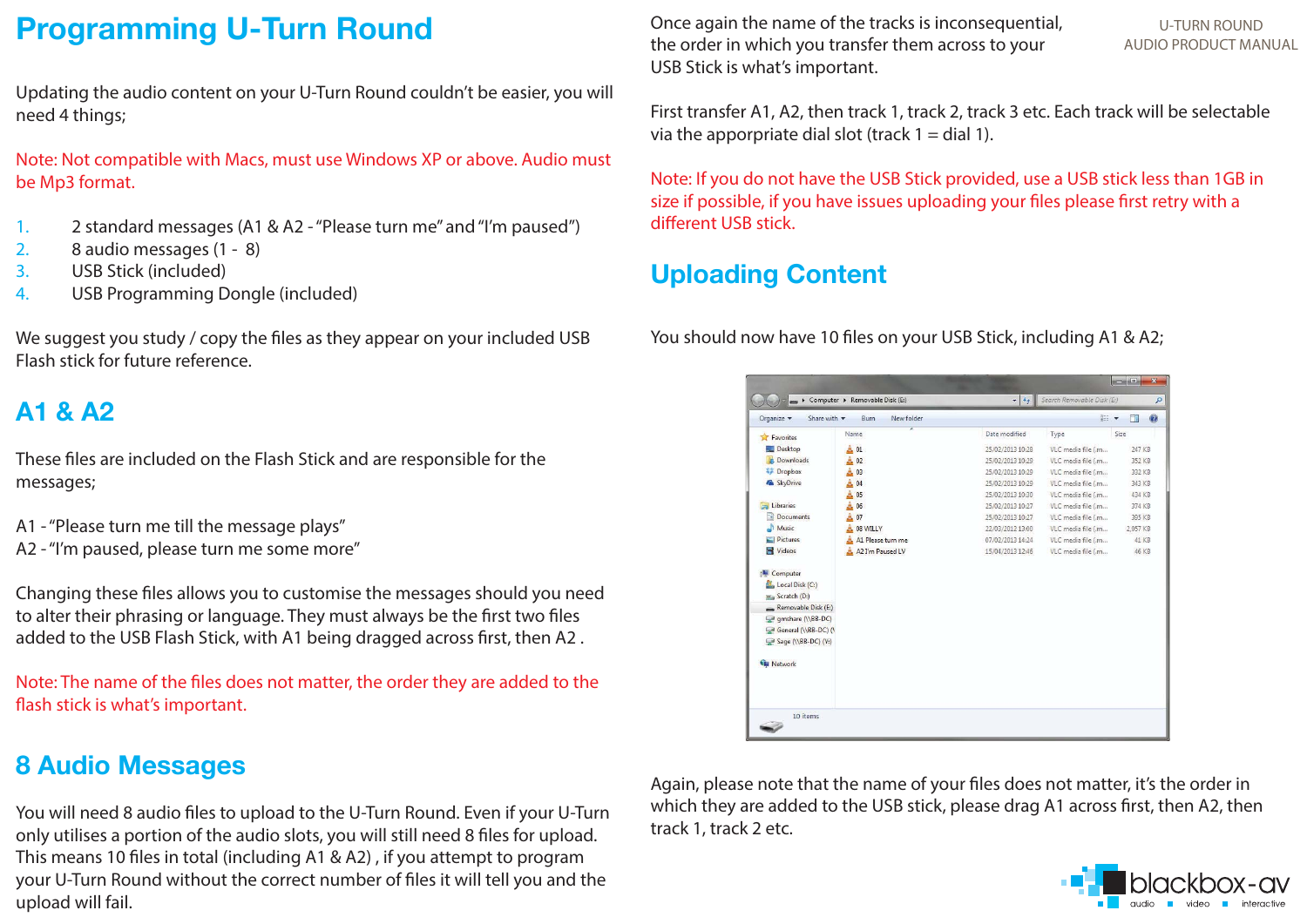Connect your USB Stick to the USB Programming Dongle and insert into the connection slot located in the speaker grill (see image right). Select 4 on the dial and wind the handle.



You will be asked to "Please turn me till I reach full power, I will tell you when to stop". Once full power is reached the U-Turn will tell you it's "Transfering files". It will inform you that you may need to wind the

U-Turn again during the transfer for additional power. If so this will be indicated with beeps.

This process should take approximately 2 minutes total. You will see a red LED through the grill as the files are being transferred. When finished you will hear "Thankyou please remove the Dongle and USB Content Uploader". Your content is now updated.

### **After Programming New Content**

After programming new content the U-Turn needs to learn how much power is required to play each track, this will then minimise how much winding needs to be done by users in future.

The first time each track is played you will hear the message 'Please turn me till the message plays', you will then need to wind the unit for approximately 8 seconds before the message begins.

Once playing the unit will monitor the message and remember exactly how much power is required for next time, this reduces how long you need to wind.

This needs to be done for every track individually, but only once. You can confirm the U-Turn is learning the length of each track via a blinking red LED within the speaker grill.

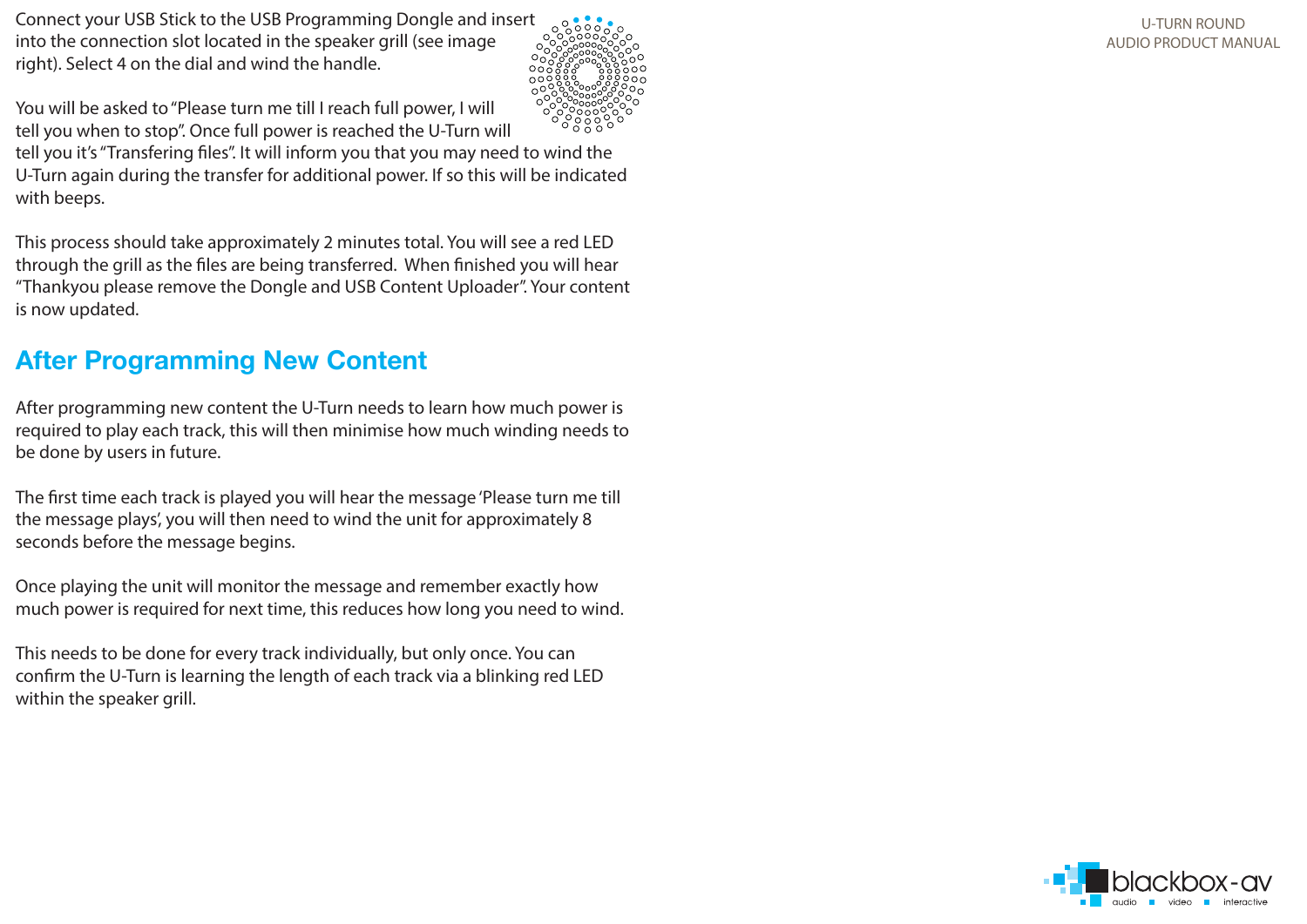## **Installation Guide**



### **Wall Mounted**

**a.** Remove the 4 rear security screws (1). Remove 4 security screws (2) and detach the rear panel (3) from the unit (a).

**b.** Using the rear panel (3) as a template mark 4 points through the four fixing holes(4). Ensure that the panel is straight.

**c.** Drill the four marked holes and using appropriate fixings secure the rear panel to the wall through the 4 fixing holes(4). If attaching to an uneven surface take care not to over tighten as this could cause the plate to distort.

**d.** Offer the unit up to the rear plate. Slide the tube over the fixing tabs. Align the holes, insert and tighten the 4 rear security screws (4).

### **Post Mounted**

**a.** Remove the 4 dome head security screws from the bag supplied. Place the U-Turn Round on the post collar (6).

**b.** Align the mounting holes on the base of the U-Turn to the corresponding holes of the collar (6). Screw and tighten the 4 dome head security screws (5) through the collar into the base of the U-Turn

### **Export Post Mounted**

**a.** Fix collar and post adapter using screws (5) through the collor into the base of the uTurn.

**b.** Fix collor and uTurn to post.

## **Specifications**

### **Messages**

Message storage medium: 16MB Flash Memory (on board)

Message encoding format: .mp3 Maximum total audio length:  $23$  minutes with audio @ 96kbps Recommended message length: < 2 minutes per message

Maximum number of messages: 8. Must be 8 files (not including play and pause audio, A1 A2)

The total audio length is dependent upon the audio bitrate, use the following link to determine the optimal bitrate for your audio;

### http://www.blackboxav.co.uk/bitrate-time-converter

Please note that messages beyond 2 minutes in length will require an additional charge to complete their play.

Message selection via 8 position magnetic dial.

#### Message Output

Freq. range: 75Hz-20kHz

Audio output: 1W into 8ohm speaker

Power

Hand cranked dynamo charging internal capacitors

#### Weight

Unboxed 8KGBoxed 9.5KG



U-TURN ROUNDAUDIO PRODUCT MANUAL